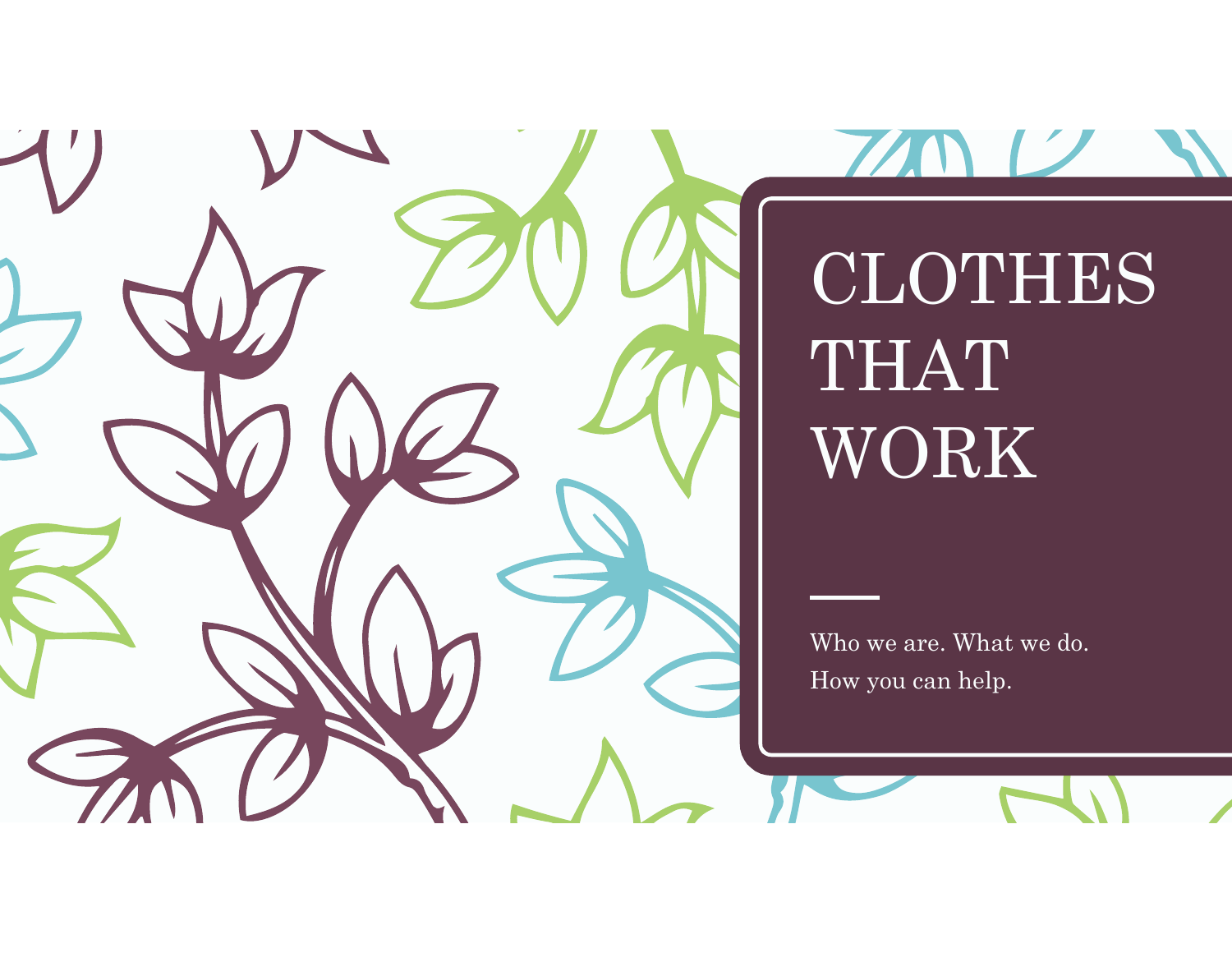Open Monday – Friday 10am-2pm 2400 Washington Avenue • 3rd Floor 247.3320





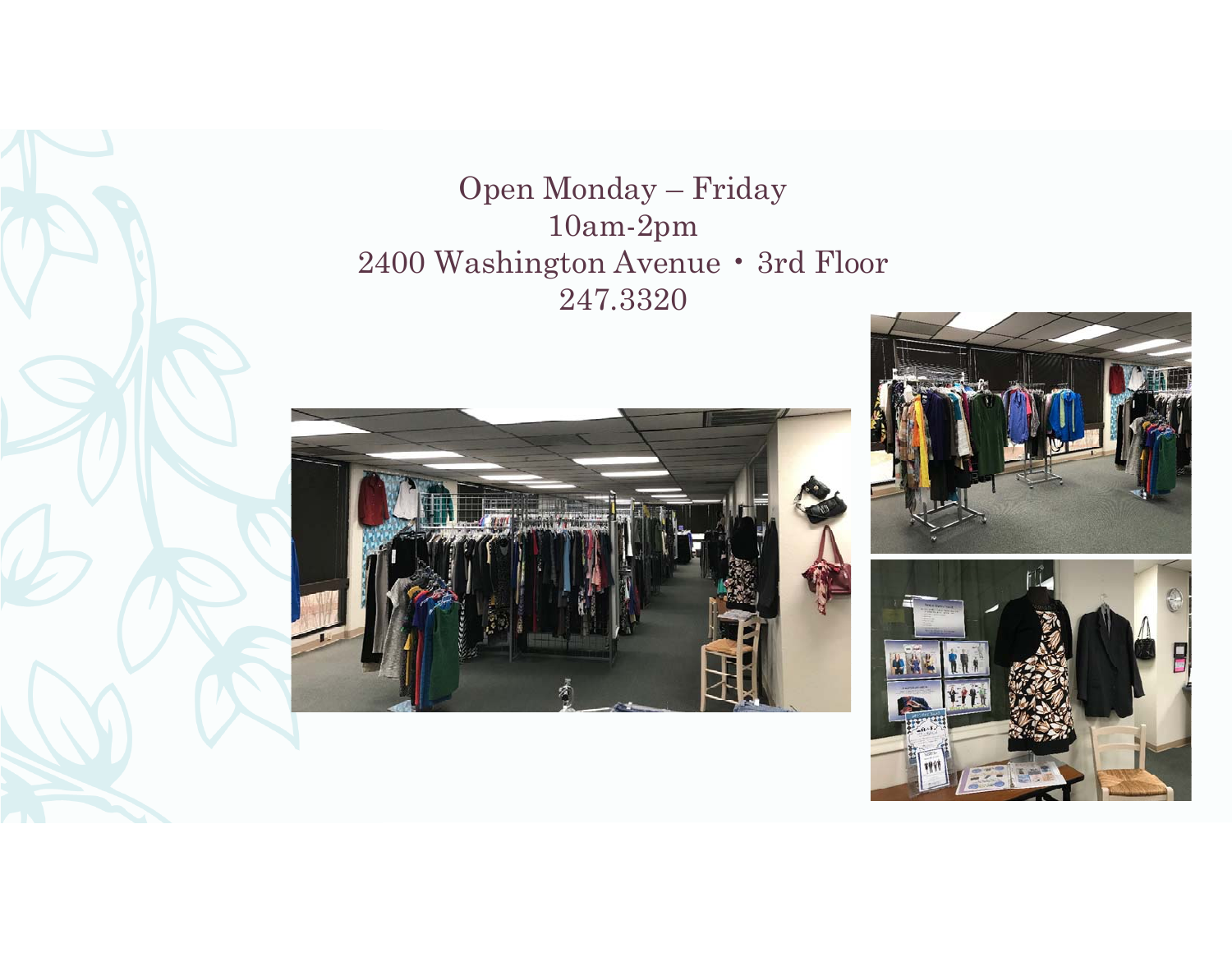

## Who we are.

- Clothes That Work is funded by Shasta County Department of Social Service.
- The store also relies on donations from the community – individuals, service clubs, church groups, etc.
- We have been providing a clothing service to the community for over 17 years.

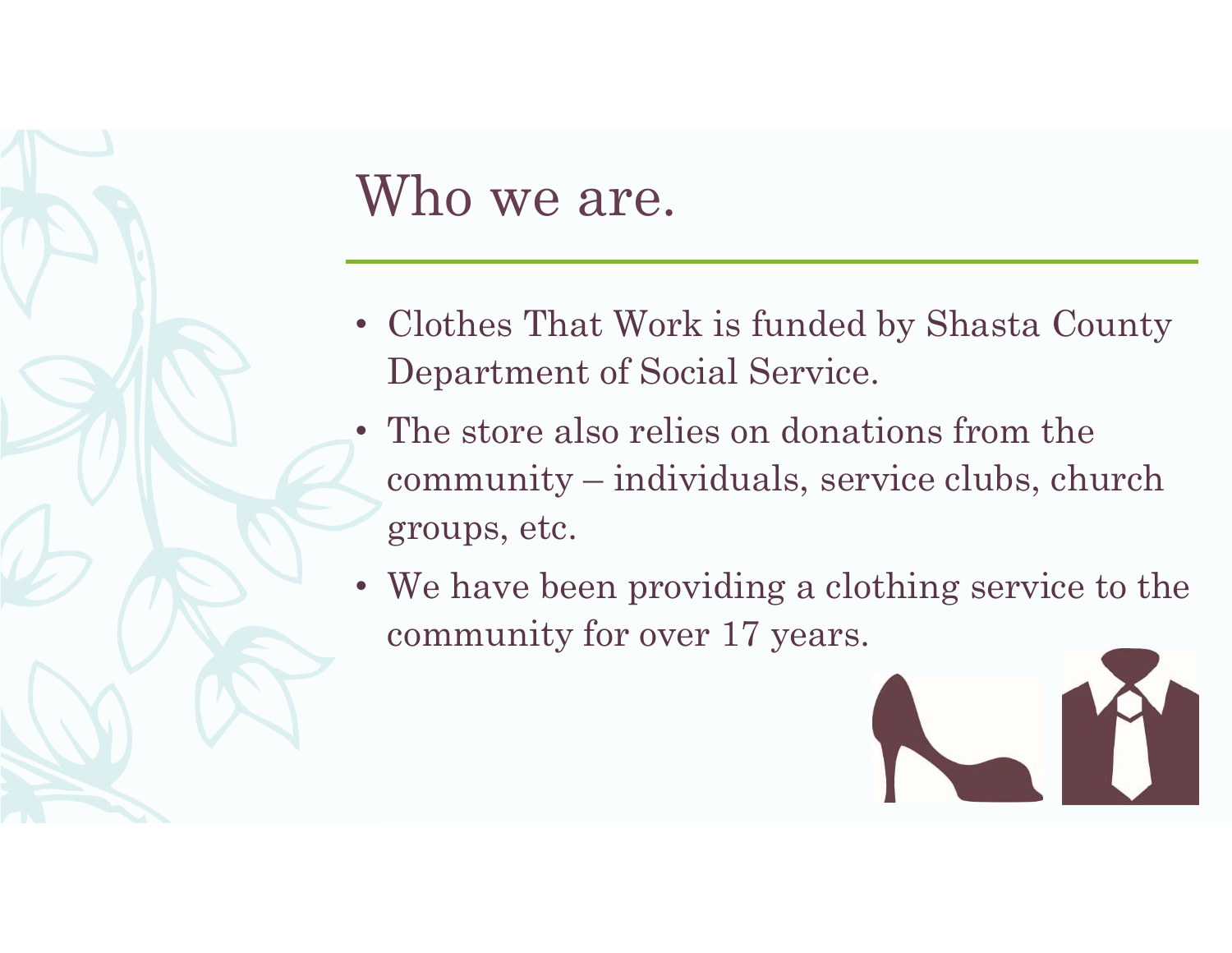

## What we do.

- We are contracted with Shasta County Department of Social Service to provide a clothing service to CalWORKs and Department of Probation clients, and assist them with the clothing information needed to transition them back into the workforce.
- We provide qualifying referrals with three (3) complete interview/job search appropriate outfits, as well as shoes, accessories and hygiene items.
- Clothes That Work is also open to the public.